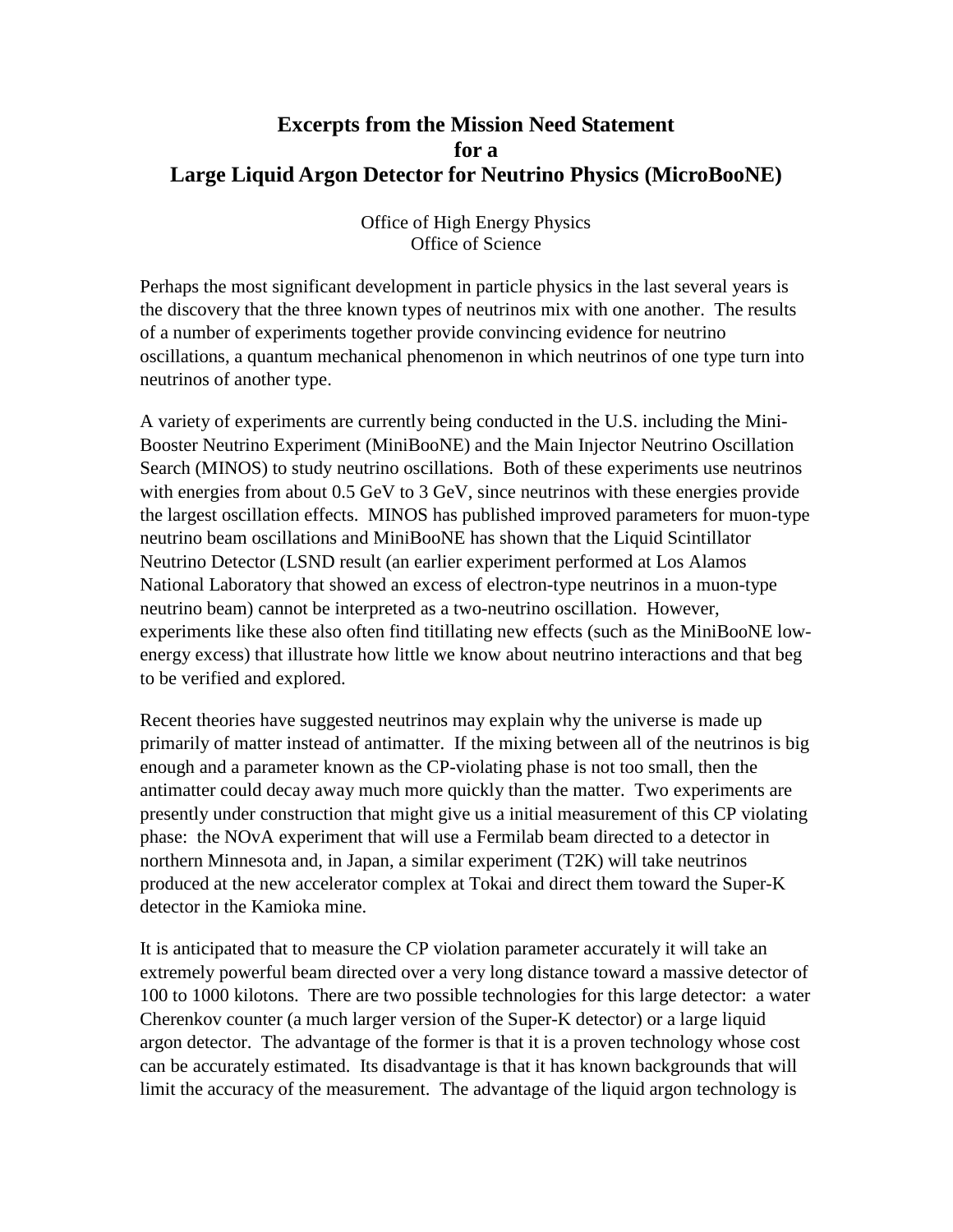that it holds the potential to greatly reduce the backgrounds in the measurement and thus greatly improve the measurement accuracy. The disadvantage is that the U.S. has little to no experience in building large-scale liquid argon time projection chambers. Europe has built the ICARUS experiment that is in the Gran Sasso Underground Laboratory in the Italian Alps.

The purpose of the program started by this mission need statement is to develop that experience by building a smaller, precursor version of the large detector and using it to do important neutrino physics research (*e.g*. measuring neutrino-argon cross sections and exploring the MiniBooNE low-energy excess).

This project supports the Department of Energy's Science Strategic Goal within the Department's Strategic Plan dated September 30, 2003: *To protect our National and economic security by providing world-class scientific research capacity and advancing scientific knowledge*. Specifically, it will support the two Science strategies: *1. Advance the fields of high-energy and nuclear physics, including the understanding of … the lack of symmetry in the universe, the basic constituents of matter…* and *7. Provide the Nation's science community access to world-class research facilities…*. The joint study on neutrinos by the American Physical Society in 2004 discussed the importance learning how to build large detectors:

*The development of new technologies will be essential for further advances in neutrino physics. .... Similarly challenging are the ideas for massive new detectors that will yield the largest and most precise samples of neutrino data ever recorded.*[1](#page-1-0)

On July 13, 2007, Neutrino Scientific Assessment Group (NuSAG) submitted its report to the High Energy Physics Advisory Panel (HEPAP). One of its recommendations was the following:

*A phased R&D program with milestones and using a technology suitable for a 50- 100 kton detector is recommended for the liquid argon detector option. Upon completion of the existing R&D project to achieve purity sufficient for long drift times, to design low noise electronics, and to qualify materials, construction of a test module that could be exposed to a neutrino beam is recommended.[2](#page-1-1)*

A small demonstration project is presently underway at Fermilab. Argoneut is a ¼ ton liquid argon drift chamber that is presently in the NUMI beam at Fermilab. It will take data during the present Fermilab running cycle. This project will demonstrate that

 $\overline{a}$ 

<span id="page-1-0"></span><sup>&</sup>lt;sup>1</sup> *The Neutrino Matrix*, http:// www.aps.org/policy/reports/multidivisional/neutrino/upload/main.pdf

<span id="page-1-1"></span> $^{2}$  http://www.sc.doe.gov/np/nsac/docs/report  $7$  13 07.pdf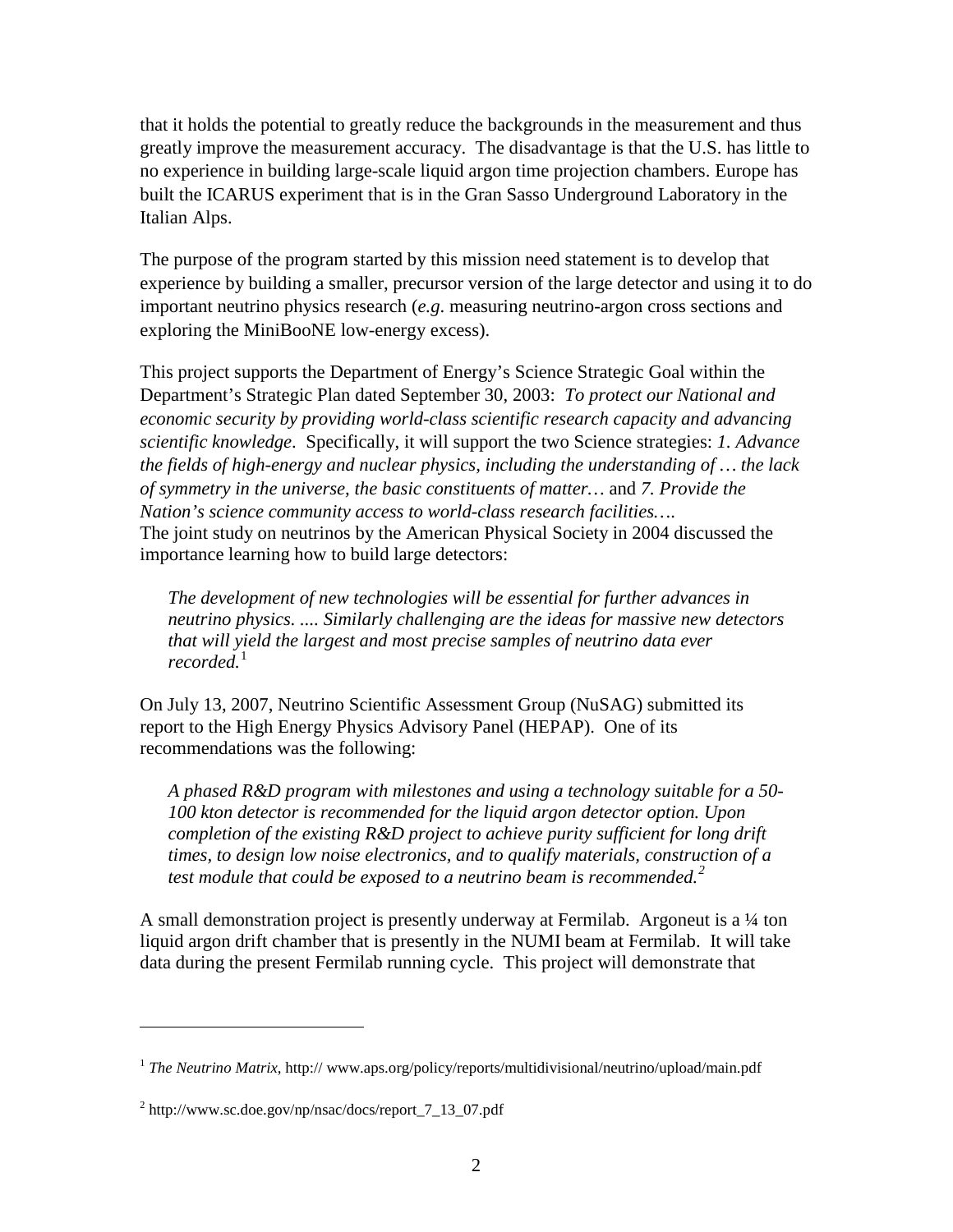neutrino interactions can be detected in a liquid Argon drift chamber and will give the collaborators their first chance to demonstrate that they can reconstruct events from the drift chamber data. It is not a detector that is easily or economically scalable to a multiton or kiloton size nor is it a detector that is capable of making accurate neutrino measurements (it is just not big enough). As such, it is only a technical demonstration project.

Building a 100 ton scale Liquid Argon neutrino detector is the next logical step in the development of the liquid argon technology. It will explore facets of making a scalable detector (a detector that can be gas purged rather than vacuum purged and a detector without vacuum insulation, both features of a kiloton detector). It will be big enough to make physics measurements (the proponents proposed to put the detector in the Booster Neutrino Beamline at Fermilab and explore the low energy anomaly of MiniBooNE) yet small enough to mitigate a lot of the cost and operational risks of a kiloton scale detector. Should the U.S. choose to build a large neutrino detector illuminated by neutrinos from a Fermilab beamline, this detector could be the near detector for that system.

This proposal for this detector (known as MicroBooNE) was presented to the Fermilab PAC in June 2008. Their response to that proposal was:

*The MicroBooNE experiment is a combination of strategic detector R&D with a physics component. The detector R&D focuses the LAr detector development in North America and is one of the intermediate steps required for a possible much*  larger LAr detector for the longbaseline oscillation program and for a proton *decay experiment. Many, but not all, of the issues required for construction and operation of a much larger LAr detector can be addressed with the MicroBooNE detector. The physics program involves the measurement of low-energy neutrino interactions utilizing the unique capabilities of a LAr TPC (including addressing the possible low-energy excess observed by MiniBooNE). The MicroBooNE collaboration brings together strong components of the LAr community from universities and national laboratories. The Committee recommends that P-974 MicroBooNE be granted Stage I approval, and further recommends that the collaboration and Fermilab work together to finalize the size of the experiment so as to optimize the balance between the physics and longer-term LAr detector R&D goals.*

The MicoBooNE proposal was approved by the Fermilab Director in July, 2008.

The liquid argon detector program is part of a larger program to understand neutrino oscillations and to study charge-parity (CP) symmetry violation in neutrino interactions. The Department of Energy (DOE) strategic goal to advance scientific understanding includes a strategy to study the lack of symmetry in the universe. The study of CP violation falls under this strategy. Since the discovery of CP violation in 1964, it has been an important component of the DOE HEP program with the Stanford Linear